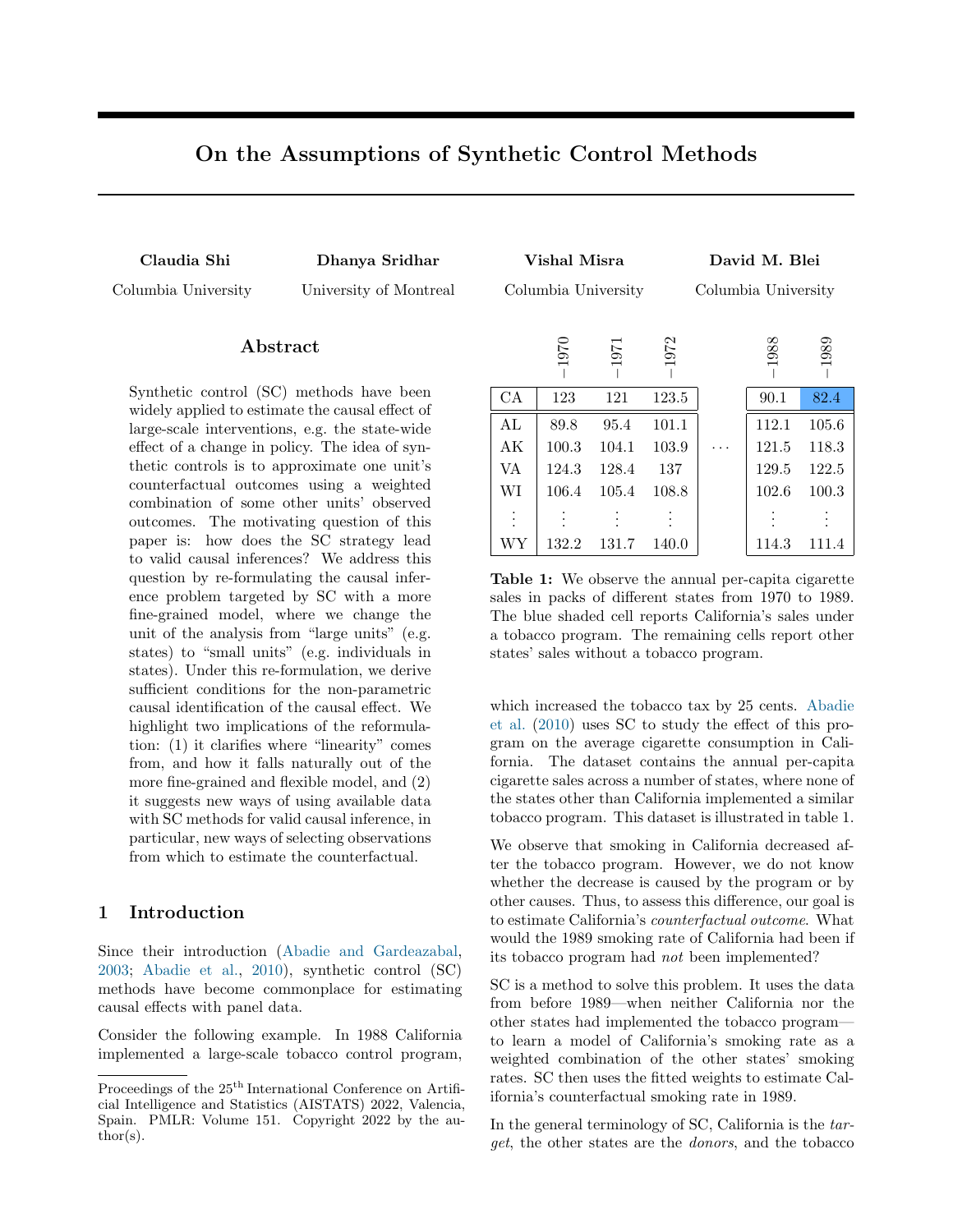program is the intervention. A typical application of SC involves aggregated time series data, such as in [table 1,](#page-0-0) with one target unit and a number of donor units. These units are often "large" units, such as states [\(Abadie et al.,](#page-9-1) [2010;](#page-9-1) [Bohn et al.,](#page-9-2) [2014;](#page-9-2) [Cunning](#page-9-3)[ham and Shah,](#page-9-3) [2018\)](#page-9-3), counties [\(Abadie and Gardeaz](#page-9-0)[abal,](#page-9-0) [2003\)](#page-9-0), and districts [\(Bifulco et al.,](#page-9-4) [2017\)](#page-9-4). The causal question is one about the target's counterfactual, after the intervention.

To justify SC estimators, existing works often make parametric assumptions about the true data generating process (DGP) of the potential outcomes of the aggregated data. A common assumption is that the potential outcomes under control (no tobacco program) are generated according to a linear factor model with additive noise [\(Bai,](#page-9-5) [2009\)](#page-9-5). Follow-up works develop different estimators based on this assumption [\(Xu,](#page-10-0) [2017;](#page-10-0) [Imbens et al.,](#page-9-6) [2021\)](#page-9-6).

The purpose of this paper is to investigate the assumptions behind SC. When is it suitable to assume a linear factor model, and why can we write the target outcome as a weighted combination of the donors? We will show how to recover the SC methodology, but without making explicit parametric assumptions about the DGP of the potential outcomes.

The key idea behind this analysis is to construct a more fine-grained model of potential outcomes, one where the unit of analysis shifts from a "large unit" to a "small unit." In the example, this change means that the potential outcomes are defined by individuals rather than states. We assume that different states index different distributions of individuals, and the state-level outcome of interest (average smoking rate) is an average of the individual outcomes in each state.

Under this fine-grained model, the causal effect targeted by classic SC is the sub-population average treatment effect (SATE), averaged over the individuals. We will derive sufficient conditions for the non-parametric causal identification of the SATE, and we will see that it uses the SC strategy. That is, we will derive sufficient conditions for the existence of a set of donors and weights such that their weighted combination can be used to approximate the effect.

This identification result further suggests new settings in which to use the SC estimators, new ways to define the donors, and good heuristics for selecting auxiliary covariates. In more detail, there are several implications of this way of deriving the SC methodology.

First, the SC literature usually assumes that the control potential outcomes are generated according to a linear factor model. With the fine-grained model, we will see that the linear factor model form needs not be assumed a priori. Rather, the factor form is a natural consequence of invariance assumptions across groups (states) and time; and linearity is a consequence of the fact that expectation is a linear operator. A practical implication of this perspective is that SC can be used even if the individual-level DGP is non-linear.

Second, the SC literature does not generally offer guidance about the selection of the donors or how the choice of donors might affect the corresponding estimate. When reasoning from the fine-grained model, we will see how causal identifiability depends directly on properties of the target and selected donors; it may be possible to write California as a weighted combination of New York and Nevada, but not as a (nonzero) weighted combination of New York, Nevada, and Florida. Practically, the identification results suggest how to best choose donors for good SC estimation, and show that SC does not require that donors belong to the same type of group-level data. For example, we may correctly use data from Chicago (a city) to approximate the counterfactual of California (a state).

Finally, the analysis here provides a general heuristic of deciding which auxiliary covariates are suitable to include and which are not. We will see that alternative measurements of the target outcomes (e.g. per-capita tobacco spending measured in USD) are, in general, suitable auxiliary covariates, whereas summaries of group-level characteristics (e.g. average age in states) may be unsuitable auxiliary covariates.

Organization. The paper proceeds as follows. In [section 1.1,](#page-1-0) we review related work. In [section 2,](#page-2-0) we formulate the tobacco tax example using both classical SC and individual-level potential outcomes and introduce the corresponding estimands. In [section 3.1,](#page-3-0) we introduce the SC estimators and review the common assumptions in classical SC. In [section 3.2,](#page-3-1) we introduce the fine-grained model. In [section 3.3,](#page-4-0) we establish sufficient conditions for causal identification of the estimand using the SC strategy. In [section 3.4,](#page-5-0) we discuss implications of the reformulation and the identification result, how it points to new settings in which to use SC estimators and new ways to define donors. In [section 4,](#page-6-0) we use the identification result to reason about what are suitable auxiliary covariates. In [section 5,](#page-6-1) we study these implications using simulation studies and the tobacco tax dataset. Finally, in [section 6,](#page-8-0) we discuss limitations and future work.

### <span id="page-1-0"></span>1.1 Related Work.

This paper builds on the literature pioneered by [Abadie and Gardeazabal](#page-9-0) [\(2003\)](#page-9-0); [Abadie et al.](#page-9-1) [\(2010\)](#page-9-1). A large part of the literature is about novel estimators [\(Abadie and Imbens,](#page-9-7) [2011;](#page-9-7) [Abadie et al.,](#page-9-8) [2015;](#page-9-8)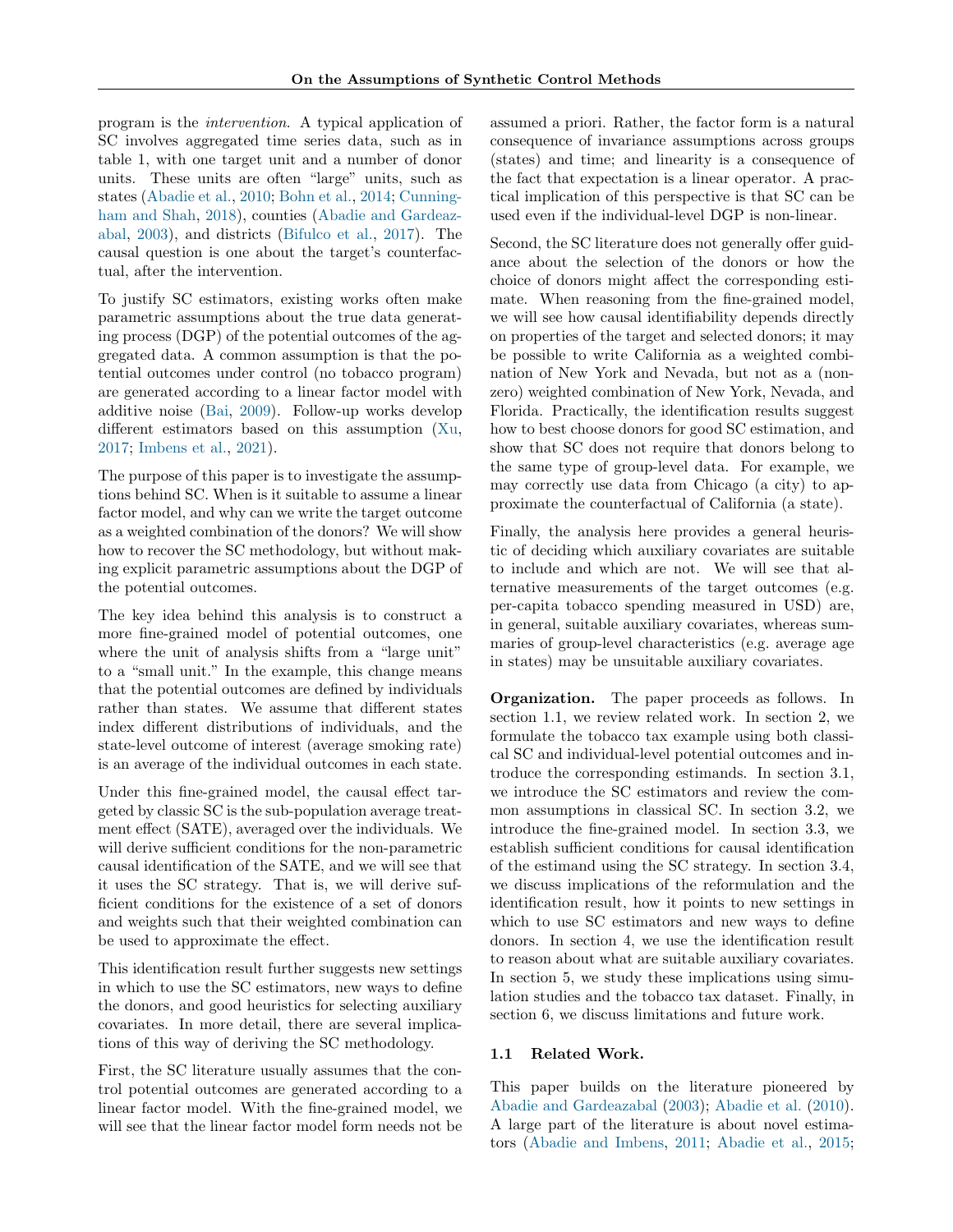[Wong,](#page-10-1) [2015;](#page-10-1) [Doudchenko and Imbens,](#page-9-9) [2016;](#page-9-9) [Xu,](#page-10-0) [2017;](#page-10-0) [Amjad et al.,](#page-9-10) [2018;](#page-9-10) [Ben-Michael et al.,](#page-9-11) [2018;](#page-9-11) [Abadie](#page-9-12) [and L'hour,](#page-9-12) [2019;](#page-9-12) [Amjad et al.,](#page-9-13) [2019;](#page-9-13) [Arkhangelsky](#page-9-14) [et al.,](#page-9-14) [2019;](#page-9-14) [Li,](#page-10-2) [2020;](#page-10-2) [Agarwal et al.,](#page-9-15) [2020;](#page-9-15) [Athey](#page-9-16) [et al.,](#page-9-16) [2021;](#page-9-16) [Imbens et al.,](#page-9-6) [2021\)](#page-9-6) and inference methods [\(Abadie et al.,](#page-9-1) [2010;](#page-9-1) [Doudchenko and Imbens,](#page-9-9) [2016;](#page-9-9) [Ferman and Pinto,](#page-9-17) [2017;](#page-9-17) [Shaikh and Toulis,](#page-10-3) [2019;](#page-10-3) [Chernozhukov et al.,](#page-9-18) [2021\)](#page-9-18). See [Abadie](#page-9-19) [\(2019\)](#page-9-19) for an excellent review. This paper complements the existing work, as it interrogates the assumptions made by many of these estimators and inference methods.

This paper contributes to the growing effort of providing causal interpretations for synthetic controls [O'Neill](#page-10-4) [et al.](#page-10-4) [\(2016\)](#page-10-4) formalize and synthesize the common assumptions in various methods for panel data inference. [Bottmer et al.](#page-9-20) [\(2021\)](#page-9-20) study SC estimators properties under a randomized experiment setup. [Shi et al.](#page-10-5) [\(2021\)](#page-10-5) develop identification and inference theory for the SC methods by drawing insights from the proximal causal inference literature [\(Miao et al.,](#page-10-6) [2018\)](#page-10-6). However, all of this existing literature performs its analysis with group-level aggregates as units. In contrast, this paper takes advantage of the nature of the group-level data and shows how SC assumptions can arise from reasoning about individual-level potential outcomes.

Finally, this paper contributes to the growing research on invariance and causality (Schölkopf et al., [2012;](#page-10-7) [Bareinboim and Pearl,](#page-9-21) [2014;](#page-9-21) [Peters et al.,](#page-10-8) [2016;](#page-10-8) Bühlmann, [2018;](#page-9-22) Lei and Candès, [2020;](#page-9-23) Schölkopf [et al.,](#page-10-9) [2021\)](#page-10-9). In particular, a key assumption in this paper is the independent causal mechanism principle [\(Peters et al.,](#page-10-10) [2017\)](#page-10-10).

## <span id="page-2-0"></span>2 Data and Problem Formulation

In this section we define the observed data, the grouplevel potential outcomes that underlie classical SC, and the individual-level potential outcomes that we consider in this paper. We define the causal estimand of interest in both settings. For expository purposes we omit the auxiliary covariates for now. We introduce them in [section 4.](#page-6-0)

### 2.1 The Observed Data

We have a dataset that contains the average smoking rate of  $j = 1, ..., J$  states for  $t = 1, ..., T$  time periods. Let  $\mu_{jt}^{obs}$  denote the average smoking rate of state j and time t. The target state is  $j = 1$ , i.e. California. It is the only state that levied tobacco taxes. The remaining states  $j \geq 1$  are potential *donors*, which did not impose tobacco taxes. The intervention (the tobacco taxes) happened at time  $T_0$ . To simplify notation, we assume one post-intervention time period,  $T = T_0 + 1$ , though the analysis easily generalizes to more post-intervention time periods. The number of time periods  $T$  and the potential donors  $J$  are fixed.

### 2.2 Classical SC Potential Outcomes

SC estimators are usually developed under the potential outcomes framework for causal inference [\(Splawa-](#page-10-11)[Neyman et al.,](#page-10-11) [1923;](#page-10-11) [Rubin,](#page-10-12) [1974\)](#page-10-12). Each state is considered a unit. The potential outcomes for each unit at each time period are  $(\mu_{it}(0), \mu_{it}(1))$ . These variables are the average smoking rates of state  $j$  at time  $t$ , one in the world where state  $j$  increased tobacco taxes, and one in the world where state  $j$  did not increase tobacco taxes. We assume the treatment is well-defined and no interference between the states [\(Rubin,](#page-10-13) [1980\)](#page-10-13).

The observed outcomes are:

$$
\mu_{jt}^{obs} = \begin{cases} \mu_{jt}(1) & \text{if } j = 1 \text{ and } t = T \\ \mu_{jt}(0) & \text{otherwise.} \end{cases}
$$
 (1)

In other words, we observe each states' smoking rate under no tobacco taxes except for California at time T, where we observe its smoking rate with the tax.

### <span id="page-2-1"></span>2.3 Fine-Grained Potential Outcomes

This paper considers a more fine-grained model, where we treat individuals as units and states as distributions of individuals. The pair  $(Y_{iit}(1), Y_{iit}(0))$  denotes the potential outcomes of individual  $i$  in group  $j$  at time t, e.g. how many packs of cigarettes person  $i$  in state  $j$ consumed at time t, under increased tobacco taxes or not. Note we never make observations at an individual level, only in aggregate, but still we will reason about these variables.

We also consider the variable  $X_{ijt} \in \mathbb{Z}^D$ . It is a vector of causes that contribute to individual  $i$ 's outcome, such as age, education level, or income. The relationship between the causes  $X_{i,jt}$  and potential outcomes  $(Y_{ijt}(0), Y_{ijt}(1))$  can be linear or non-linear, and can also change across time periods. We emphasize that we will not observe these individual-level causes, but their existence will be crucial in our reasoning about the assumptions of SC.

We assume that interventions are made at a grouplevel and individuals in each group comply with their group-level intervention, i.e. individuals in California do not go to Nevada to purchase tobacco and vice versa. The observed group-level averages approximate expected individual-level potential outcomes,

$$
\mu_{jt}^{obs} \approx \begin{cases} \mathbb{E}\left[Y_{jt}(1)\right] & \text{if } j = 1 \text{ and } t = T\\ \mathbb{E}\left[Y_{jt}(0)\right] & \text{otherwise.} \end{cases}
$$
 (2)

The expectation is taken over the individuals i.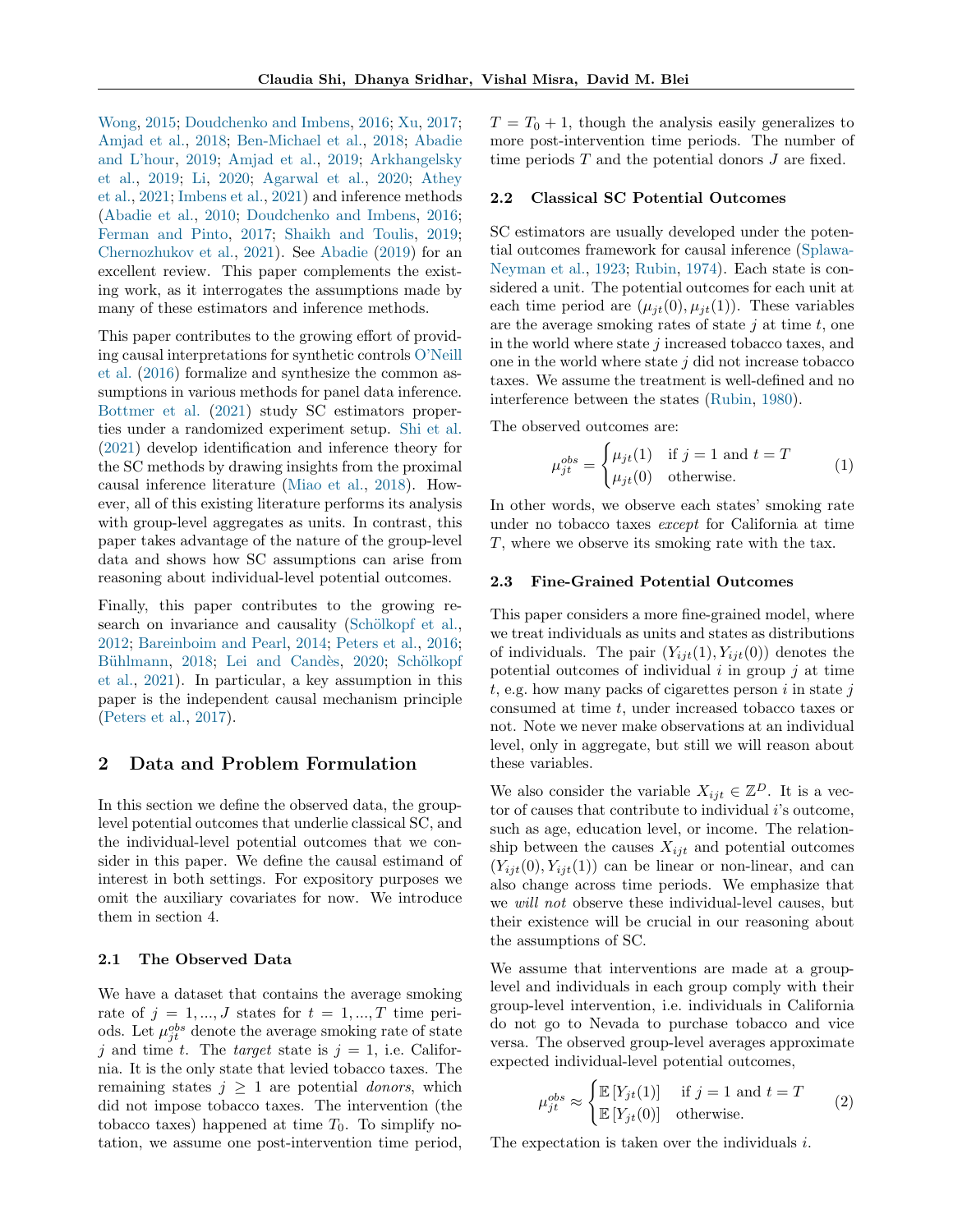### 2.4 Causal Estimand

We are interested in the causal effect of the tobacco taxes on the average smoking of individuals in California at time period T. Using the classical SC notation, this estimand is formally defined as the unit-specific treatment effect,

$$
\tau_T = \mu_{1T}(1) - \mu_{1T}(0). \tag{3}
$$

Under the individual-level notation, the estimand is the sub-population average treatment effect, averaged over individuals in the target distribution,

$$
\tau_T = \mathbb{E}\left[Y_{1T}(1) - Y_{1T}(0)\right].\tag{4}
$$

<span id="page-3-8"></span>Remark 1. Being precise about the causal estimand is important, because different estimands require different identifying assumptions. [eq. 3](#page-3-2) is the unit-specific treatment effect (UTE). <sup>[1](#page-3-3)</sup> In general, UTE is incredibly difficult, if not impossible, to identify  $(Hernán and$ [Robins,](#page-9-24) [2010\)](#page-9-24). It involves strong parametric assumptions on the data generating mechanism and the distribution of the noise variable. In contrast, the causal estimand in [eq. 4](#page-3-4) is the an average causal effect. Causal identification of the average causal effect is easier, and in general, does not require parametric assumptions [\(Rosenbaum and Rubin,](#page-10-14) [1983;](#page-10-14) [Imbens,](#page-9-25) [2004\)](#page-9-25).

## <span id="page-3-9"></span>3 A Fine-Grained Model for SC

In this section, we first review the classical SC approach to causally identify and estimate the estimand. We then develop a fine-grained model for SC, one that makes several assumptions that will eventually lead to the non-parametric identification of the causal estimand. Finally, we discuss the practical implications of reasoning about the fine-grained model, and the corresponding identification result.

#### <span id="page-3-0"></span>3.1 Classical Synthetic Controls

The idea behind SC is to use the observed outcomes of the donor states, which did not pass a tobacco tax, to help estimate the counterfactual California outcome. Specifically, SC posits that there exists a donor set  $D$ in the potential donor pool J and a weight set  $\{\beta_j\}_{j\in D}$ , such that,

$$
\mu_{1t}(0) = \sum_{j \in D} \beta_j \mu_{jt}(0) \quad \forall t \le T.
$$
 (5)

The validity of SC usually relies on parametric assumptions about the control potential outcomes  $\mu_{it}(0)$ . A common assumption is that the control potential outcomes are generated according to a linear factor model plus noise [\(Bai,](#page-9-5) [2009\)](#page-9-5),

<span id="page-3-7"></span>
$$
\mu_{jt}(0) = \lambda_t^T \gamma_j + \epsilon_{jt}.
$$
\n(6)

<span id="page-3-2"></span>Here  $\lambda_t \in \mathbb{R}^R$  is a time-specific vector of factors shared across different units and  $\gamma_j \in \mathbb{R}^R$  are unobserved unitspecific factor loadings. The factor size  $R$  is usually assumed to be significantly smaller than the number of potential donors J and the total time periods T. The noise variable  $\epsilon_{jt}$  is zero centered.<sup>[2](#page-3-5)</sup>

<span id="page-3-4"></span>Classical SC uses group-level observations to estimate the weights in [eq. 5.](#page-3-6) Specifically, it fits the regularized least squares,

$$
\hat{\beta} = \min_{\hat{\beta}_j \in D} \sum_{t=1}^{T_0} \left( \mu_{1t}^{obs} - \sum_{j \in D} \mu_{jt}^{obs} \cdot \hat{\beta}_j \right)^2 + \Upsilon(\hat{\beta}), \tag{7}
$$

where  $\Upsilon(\hat{\beta})$  is a prior or regularizer. SC uses the learned weights  $\hat{\beta}$  to estimate the counterfactual California at time T.

To ensure a unique set of weights, existing works place restrictions on  $\beta$ . For example, the original SC estimator [\(Abadie et al.,](#page-9-1) [2010\)](#page-9-1) restricts the weights to be positive and add up to one. [Doudchenko and Im](#page-9-9)[bens](#page-9-9) [\(2016\)](#page-9-9) proposes an elastic-net regularizer. [Rob](#page-10-15)[bins et al.](#page-10-15) [\(2017\)](#page-10-15) suggests an entropy penalty.

## <span id="page-3-1"></span>3.2 Invariance Assumptions for the Fine-Grained Model

We now consider the fine-grained model, where we reason about an individual  $i$ , and treat each state  $j$  as a distribution of individuals. We will show how to recover the SC strategy without making an explicit parametric assumption on the data generating process of the potential outcomes.

The target estimand is the sub-population average treatment effect in [eq. 4.](#page-3-4) Since the expected outcome under intervention  $\mathbb{E}[Y_{1T}(1)]$  can be trivially identified, the goal is to causally identify the control expected outcome  $\mathbb{E}[Y_{1T}(0)]$  from the data distribution.

<span id="page-3-6"></span>In this subsection, we discuss the invariance assumptions that will lead to causal identification. In the next subsection, we will complete the derivation of how to identify the expected counterfactual.

The first assumption is that of an independent causal mechanism (ICM) (Schölkopf et al., [2012,](#page-10-7) [2021\)](#page-10-9). ICM is a principle that the conditional distribution of each

<span id="page-3-3"></span><sup>&</sup>lt;sup>1</sup>The more common name for [eq. 3](#page-3-2) is the individual treatment effect, where the units are individuals. To avoid potential confusion, we use UTE instead of ITE.

<span id="page-3-5"></span><sup>&</sup>lt;sup>2</sup>The original SC [\(Abadie et al.,](#page-9-1) [2010\)](#page-9-1) for the tobacco tax example assume a variant of the factor model in [eq. 6,](#page-3-7) which we discuss in [section 4.](#page-6-0)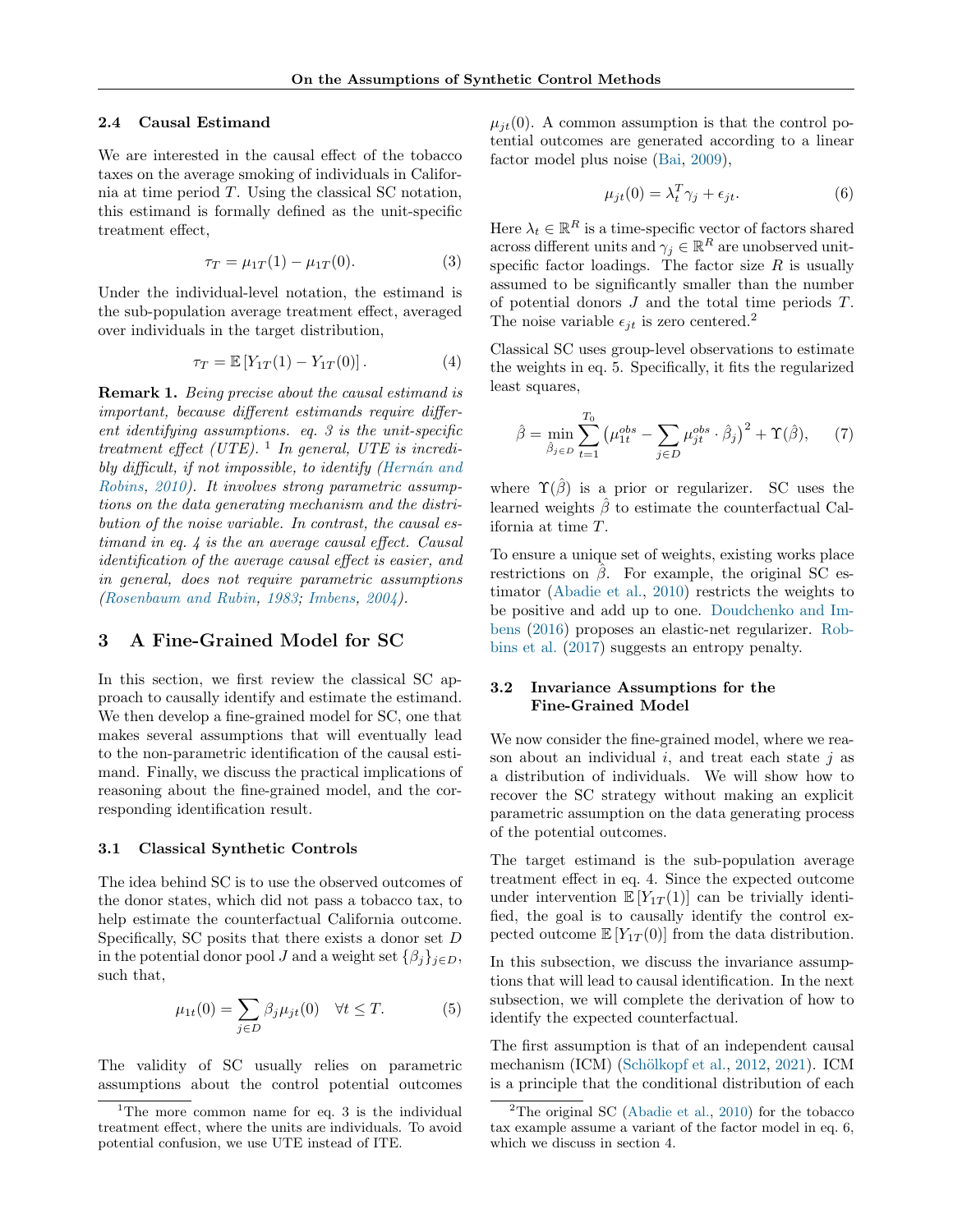variable given its causes (i.e. its "mechanism") does not inform or influence the other conditional distribu-tions (Schölkopf et al., [2012\)](#page-10-7).

In this context, the assumption means that the causal mechanism of an individual's tobacco consumption  $Y_{iit}(0)$  is independent of the distribution of their causes  $X_{i,i}$ . If we know all the potential causes of an individual's tobacco consumption, then the distribution of the control potential outcome is independent of which distribution (i.e. state) the individual is from.

#### A1. (Independent Causal Mechanism)

Conditional on the causes  $X$ , the potential outcome  $Y(0)$  is independent of the population distribution j. For population distribution j at time  $t \leq T$ , the joint distribution of  $Y(0)$  and X is

<span id="page-4-1"></span>
$$
P_{jt}(X, Y(0)) = P_{jt}(X)P_t(Y(0) | X).
$$
 (8)

The assumption says that the distribution of individual causes  $X$  can vary across states and time, but the conditional outcome  $Y(0) | X$  only varies by time. For each time point  $t$ , if we know all the potential causes of an individual's smoking behavior, which state they are from does not provide any additional information about the distribution of their control potential outcome.

Using [eq. 8,](#page-4-1) we rewrite the expected counterfactual as

$$
\mathbb{E}\left[Y_{jt}(0)\right] = \sum_{x} \underbrace{\mathbb{E}_t\left[Y(0)\,|\,X=x\right]}_{\lambda_t} P_{jt}(X=x),\tag{9}
$$

where  $\mathbb{E}_t$  denotes the expectation with respect to  $P_t(Y(0)|X=x)$ , a distribution that is invariant across states.

[eq. 9](#page-4-2) is similar to the factor model in [eq. 6,](#page-3-7) where the vector of factors  $\lambda_t$  is the vector of conditional expected outcomes, but notice we did not make any assumptions about the relationship between the causes  $X_{ijt}$  and potential outcomes  $Y_{ijt}(0)$ . Rather, the linearity in [eq. 9](#page-4-2) comes from the independent causal mechanism and iterated expectation — the grouplevel outcomes are the averages of individual-level outcomes.

The second assumption is one of stable distributions. Given the target and the selected donors, i.e. donors that will be used to construct the SC, we can further decompose the causes  $X$  into causes that differentiate the target and the selected donors, and causes that are invariant.

A2. (Stable Distributions) Decompose the causes into two subsets  $X = \{U, S\}$ . Let S denote the subset that differentiates the target from the selected donors,

i.e., its distribution in the target group is different from its distribution in the selected donor groups. We assume that, for all groups, the distribution of  $S$  does not change for all time periods  $t \leq T$ ,

<span id="page-4-3"></span>
$$
P_{jt}(X) = P_j(S)P_t(U \,|\, S). \tag{10}
$$

In other words, The subset  $S$  contains causes that vary across states, but are invariant across time. The conditional distribution of  $U$  varies by time but is invariant across states. We call S the minimal invariant set.

<span id="page-4-6"></span>Remark 2. The minimal invariant set S is determined by the choice of the selected donors. For example, if we choose New Zealand as a donor to California, then the set  $S$  may be the same as  $X$ , because these two groups are very different. If the donor is a "twin California," then the set S is an empty set.

With these assumptions in hand, we use [eq. 9](#page-4-2) and [eq. 10](#page-4-3) to rewrite the expected counterfactual,

<span id="page-4-4"></span>
$$
\mathbb{E}\left[Y_{jt}(0)\right] = \sum_{s} \underbrace{\mathbb{E}_t\left[Y(0) \mid S=s\right]}_{\lambda_t} \underbrace{P_j(S=s)}_{\gamma_j}.
$$
 (11)

<span id="page-4-2"></span>Comparing [eq. 11](#page-4-4) with the factor model in [eq. 6,](#page-3-7) we can see that the conditional expectations are analogous to the time varying factors  $\lambda_t$ . The probabilities are analogous to the state specific factor loadings  $\gamma_i$ . What this equation shows is that with the two invariance assumptions, the expected outcome is naturally expressed as a factor model. Using the fine-grained model, we discover that the "linearity" in SC comes from aggregation, and the factor model arises from the invariance assumptions A1 & A2.

#### <span id="page-4-0"></span>3.3 Causal Identifiability

While [eq. 11](#page-4-4) is similar to the factor model in [eq. 6,](#page-3-7) it does not guarantee causal identifiability. The reason is that the cardinality of the minimal invariant set  $S$  can be very large. In particular, if the cardinality of  $S$  is larger than the number of donors then we cannot write the target as a weighted combination of the donors.

Here, we establish sufficient conditions for the causal identifiability of the causal estimand using the SC strategy. Causal identifiability is about whether we can express a causal estimand as a parameter of the observed distributions [\(Pearl,](#page-10-16) [2000\)](#page-10-16). In classical SC, causal identifiability is assumed in [eq. 5,](#page-3-6) that is, there exist a set of donors and weights, such that the target's counterfactual can be approximated as a weighted combination of the donors' observed outcomes.[3](#page-4-5)

<span id="page-4-5"></span><sup>&</sup>lt;sup>3</sup>Note, that causal identifiability is different from model identifiability, which is about whether we can recover a unique set of parameters from data.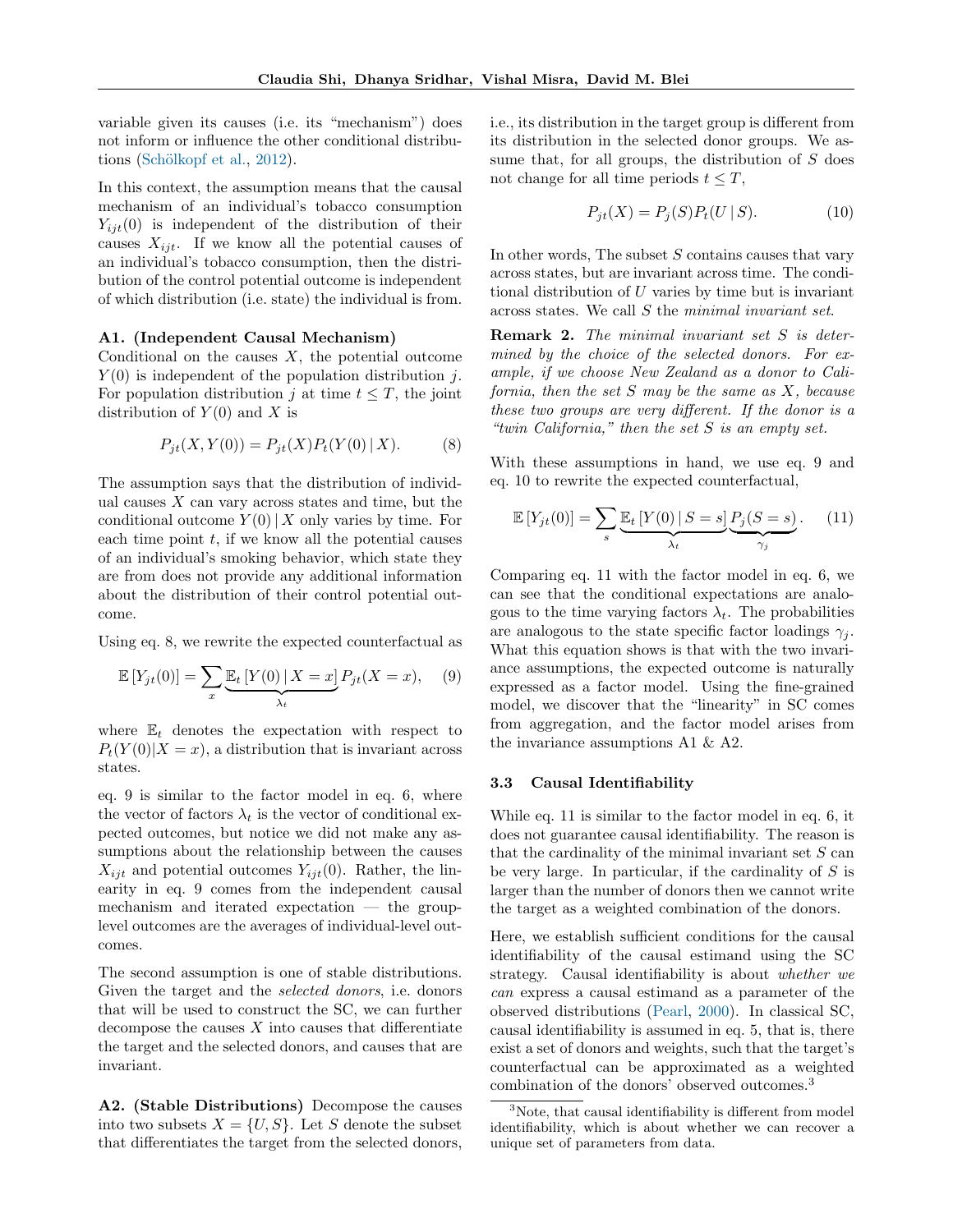To establish causal identifiability, we need to make two more assumptions about the data distribution.

A3. (Sufficiently Similar Donors) Let D be the set of donors used to construct the synthetic control and S be the minimal invariant set for the target and the selected donors. The donors are sufficiently similar if the cardinality of the donor set is greater than or equal to the cardinality of the minimal invariant set,

$$
|D| \ge |S|.\tag{12}
$$

As discussed in [remark 2,](#page-4-6) the cardinality of the minimal invariant set  $S$  is determined by the selected donors. If the selected donors are very different from the target, the cardinality of  $S$  is large. If they are similar, the cardinality of  $S$  is small.

A4. (Target Donors Overlap) Let  $\{s_1, ..., s_R\}$  be the support of S. There exists at least one donor distribution  $j$  in the selected donor set  $D$ , where  $P_i (S = s) > 0.$ 

A4 implies that every type of individual living in California with characteristics  $S = s$  might also live in one of the selected donor states.

A3 and A4 are two assumptions on the distribution of the minimal invariant set  $S$ . While we do not directly observe  $S$  in practice, we can still use it to reason about the differences among the population distributions, and discuss its influence on causal identifiability.

Finally, we derive sufficient conditions for nonparametric identification of the causal estimand using the SC strategy.

<span id="page-5-1"></span>Theorem 1. (Causal Identifiability) Assume the causal mechanism is independent (A1), the target and the selected donors are stable during the periods of investigation  $(A2)$ , the selected donors are sufficiently similar to each other  $(A3)$ , and there is overlap between the target and the selected donors  $(A_4)$ . Then there exists a set of weights  $\{\beta_j\}_{j\in D}$ , such that across all time periods, the target's counterfactual can be written as a weighted combination of the donors' outcomes,

<span id="page-5-2"></span>
$$
\mathbb{E}\left[Y_{1t}(0)\right] = \sum_{j\in D} \beta_j \mathbb{E}\left[Y_{jt}(0)\right] \quad \forall t \leq T. \tag{13}
$$

The proof is in [appendix A.](#page-11-0)

The conditions in [theorem 1](#page-5-1) lead to the assumption [\(eq. 5\)](#page-3-6) commonly made in the literature: the existence of synthetic controls. Note that we have arrived at [eq. 5](#page-3-6) without making any parametric assumptions about the mechanism generating individual-level potential outcomes.

#### <span id="page-5-0"></span>3.4 Implications

We have presented a set of causal assumptions that justify the SC methodology. What are the implications of these results?

Mixing types of donors. The fine-grained potential outcomes model in [section 2.3](#page-2-1) provides insights about what can be treated as a donor. Classical SC typically treats a state as a unit, and chooses donors as other states. For example, [Abadie et al.](#page-9-1) [\(2010\)](#page-9-1) excluded the District of Columbia as a possible donor. The fine-grained model implies that each donor need only be a group of individuals, and does not need to be the same type of group as the target. A donor's influence on the SC estimator has to do with how different it is to the target and other donors, i.e., the cardinality of the minimally invariant set. For example, in [section 5,](#page-6-1) we will see that we can use districts or regions as potential donors to a target state.

SC with non-linear DGPs. Previous work on SC begins with a linear factor model assumption, such as the one in eq.  $6$  [\(Xu,](#page-10-0) [2017\)](#page-10-0). However, it is unclear whether the role of the parametric model is for causal identification, for statistical necessity, or for notational convenience. As discussed in [remark 1,](#page-3-8) because the estimand is the unit-specific treatment effect, a natural interpretation of [eq. 6](#page-3-7) is that it is an assumption on the data generating mechanism. Assuming the true mechanism is linear can be an unrealistic assumption.

In contrast, using the fine-grained model, we explained why, fundamentally, linearity can be a reasonable assumption in SC. We cast the estimand as an average effect over sub-populations, and SC as a population re-weighting algorithm. It make clear that the linear factor model in [eq. 6](#page-3-7) encodes invariance assumptions for causal identifiability, and that the linearity in [eq. 6](#page-3-7) arises from expectation being a linear operator. A practical implication of this perspective is that the causal identification result holds even if the fine-grained model involves a nonlinear mechanism. Thus SC estimators are valid in settings where the individual-level DGPs are nonlinear.

The Role of S and its relations to the donors. Classical SC assumes the latent factors  $\lambda_t$  in [eq. 6](#page-3-7) are fixed and low rank [\(Abadie,](#page-9-19) [2019\)](#page-9-19). Consequentially, we may be tempted to use information from all the donors. We show that different donors can lead to different latent factors. Specifically, in [eq. 11,](#page-4-4) we draw the analogy between the size of the factors and the cardinality of the minimal invariant set S. We show that the minimal invariant set  $S$  is *determined* by the donors used to construct the synthetic control. Differ-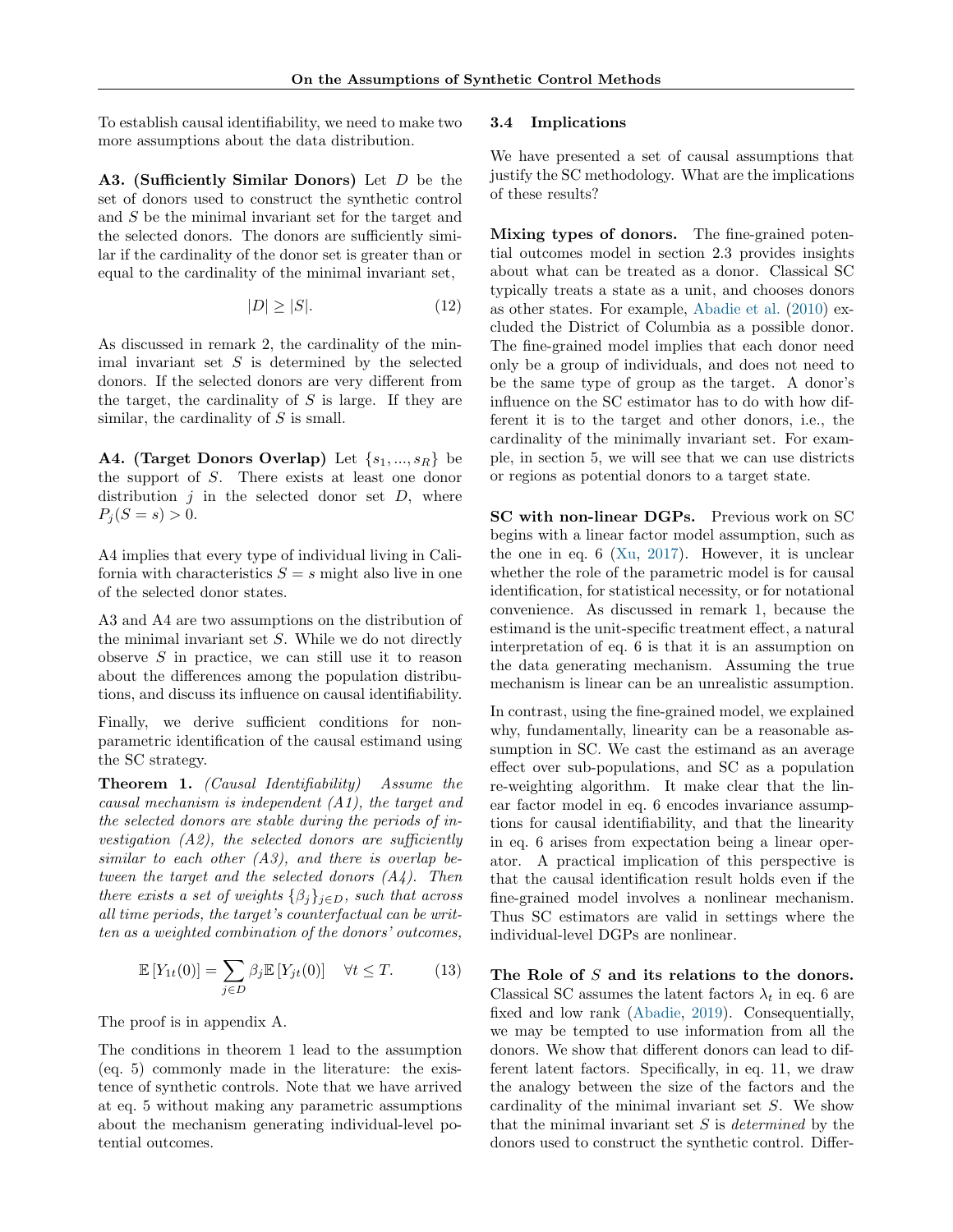ent donor sets can lead to different minimal invariant sets and naively including additional donors may lead to the non-existence of synthetic controls. Whether the assumption in [eq. 5](#page-3-6) holds is a property of the target and the selected donors.

## <span id="page-6-0"></span>4 Auxiliary Covariates

So far, we have discussed how to analyze panel data as in [table 1.](#page-0-0) In many practical settings, we may find additional state-specific covariates, such as the percentage of teenagers in each state.

Previous work has integrated the auxiliary covariates into the linear factor model [\(Abadie et al.,](#page-9-8) [2015\)](#page-9-8). For example, [Abadie et al.](#page-9-1) [\(2010\)](#page-9-1) posits the following,

$$
\mu_{jt}(0) = \delta_t + \lambda_t^T \gamma_j + \theta_t^T A_j + \epsilon_{jt}, \qquad (14)
$$

where  $\theta_t \in \mathbb{R}^R$  and  $\delta_t \in \mathbb{R}^R$  are time-specific vectors of factors shared across different units and  $A_j \in \mathbb{R}^k$  is a vector of K observed state-specific covariates.

[Abadie et al.](#page-9-1) [\(2010\)](#page-9-1) assumes that there exists a set of weights such that for all  $k \leq K$  and  $t \leq T$ ,

$$
A_{1k} = \sum_{j \in D} \beta_j A_{jk}
$$
 and  $\mu_{1t}(0) = \sum_{j \in D} \beta_j \mu_{jt}(0)$ . (15)

As a result, one way to use auxiliary covariates is to analyze them in parallel with the outcomes to compute the SC weights. [\(Abadie et al.,](#page-9-1) [2010,](#page-9-1) [2015;](#page-9-8) [Ben-](#page-9-11)[Michael et al.,](#page-9-11) [2018;](#page-9-11) [Botosaru and Ferman,](#page-9-26) [2019\)](#page-9-26).

This use of auxiliary covariates requires us to assume that the underlying data generating process is linear. A natural question is whether we can still use auxiliary covariates to construct the SC weights without assuming the underlying DGP is linear. Here, we will use the fine-grained model to reason about suitable auxiliary covariates, those that inherently satisfy [eq. 15.](#page-6-2)

Using [eq. 11,](#page-4-4) we can reason about two types of suitable auxiliary covariates. The first type are the statespecific probabilities for the variables in the minimal invariant set S:  $P_i(S = s)$ . We observe that in [eq. 11,](#page-4-4) the relationships between the probabilities and the outcomes are linear. Therefore, the probabilities have the same relationship with one another that the outcomes have with each other. For example, suppose the variable "age" differentiates target and donor distributions, i.e., "age" is in S, then "percentage of young adults" would be a suitable covariate.

Note that some group-level summaries of individuallevel characteristics may not be suitable auxiliary covariates. For example, consider the average age (within a state). Since we do not assume a linear relationship between the individual-level characteristics and the individual-level outcomes, we can not expect linear relationships between the group-level summaries and the group-level outcomes.

The second type of suitable auxiliary covariates are different measurements of the target outcomes. With a bit of algebra, we can see that the SC weights in [eq. 13](#page-5-2) are combinations of the state-specific probabilities on the minimal invariant set:  $P_i(S = s)$ . Recall that the minimal invariant set  $S$  is solely determined by the target and the selected donor and that they are not influenced by the outcome measurements. Therefore, the SC weights should be invariant to different measurements of the outcome variable  $Y$ . For example, per-capita tobacco spending measured in USD would be a suitable auxiliary covariate to the target outcome: average cigarette consumption measured in packs.

## <span id="page-6-1"></span>5 Empirical Studies

We use simulations and tobacco tax data to study this perspective on SC and the implications of the theory around the fine-grained model.[4](#page-6-3) We find the following.

- <span id="page-6-2"></span>1. There is no reason the donors need to come from the same type of group as the target. We can still recover meaningful causal estimates when using donors from a different type.
- 2. The SC estimators are valid even when the individual-level causal mechanisms are nonlinear.
- 3. The cardinality of the minimal invariant set  $S$  is dependent on the donor and target choices and is crucial to whether the weights can be generalized to the counterfactual.
- 4. We may improve SC estimates when we include suitable auxiliary covariates in the analysis. However, unsuitable covariates will bias the estimates.

Simulations. Following [section 3,](#page-3-9) we first generate individual-level data, then construct group-level summaries. The individual-level covariates X take  $K = 12$ values. Individual-level outcomes are derived from a set of non-linear and time-varying functions. We create one target group and 5 donor groups. Each group has a different composition of individuals. The compositions do not change over time.

We consider  $T$  time periods. For each group, at each time period, we sample 2000 individuals according to its population composition. The group-level summaries,  $\mu_{jt}^{obs}$ , are the average outcomes of individuals in group  $j$  at time point  $t$ . The randomness is on an individual level, instead of a group level.<sup>[5](#page-6-4)</sup>

<span id="page-6-4"></span><span id="page-6-3"></span><sup>4</sup> code: [github.com/claudiashi57/fine-grained-SC](https://github.com/claudiashi57/fine-grained-SC) <sup>5</sup>More simulation details are in [appendix B](#page-11-1)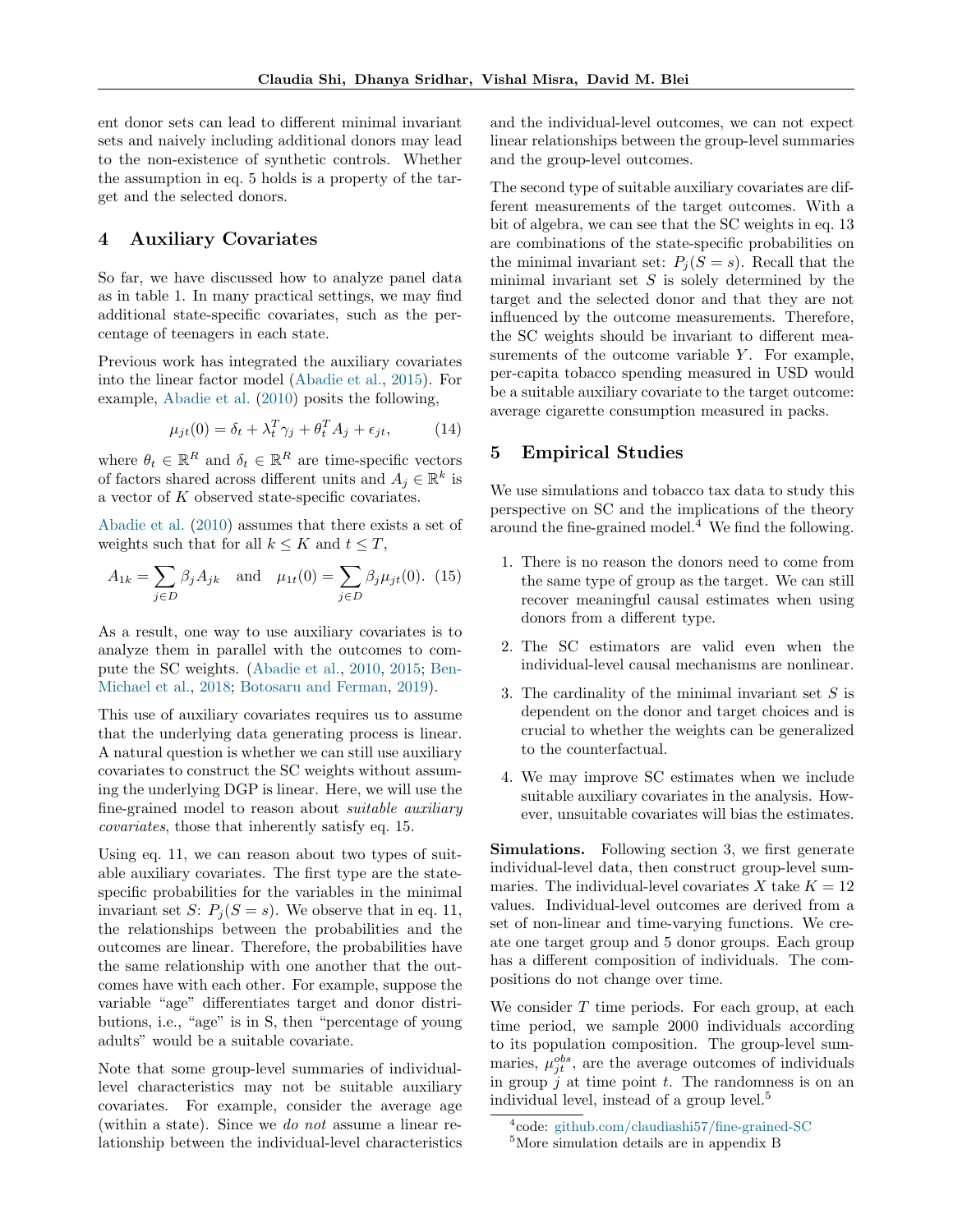<span id="page-7-0"></span>

Figure 1: Donors are not required to be of the same type: we use a linear combination of divisions to capture the outcome trends of California (a state) with high fidelity.

We create two knobs in the simulation,  $S$  and  $T$ . The variable T denotes the number of time periods, corresponding to the number of data points when fitting and evaluating the SC estimator. The set  $S$  is the minimal invariant set. We use  $|S|$  to denote the cardinality of S, and specifically how much the target and selected donor distributions differ from each other.  $|S|$  ranges from  $0$  to  $K$ . If the donors are identical to the target  $|S| = 0$ . If the donors are very different in all aspects of the population composition  $|S| = K$ . We do not observe the minimal invariant set  $S$  and its cardinality. The SC estimators do not use S or  $|S|$ .

Prop 99. Following [Abadie et al.](#page-9-1) [\(2010\)](#page-9-1), we analyze data about the Prop 99 tobacco program. We use the state-level data for the period 1970–2000. We exclude states that also implemented large tobacco programs during the time frame and the states that raised tobacco tax by more than 50 cents, resulting in 39 potential donors. The outcome measurement is the per-capita cigarette sales in packs. The main distinctions to [Abadie et al.](#page-9-1) [\(2010\)](#page-9-1) are that (1) we include Washington DC in the donor pool, and (2) exclude the state-level covariates.

Methods and evaluation. For the Prop 99 example, we use the original SC estimator, with positive weights that sum up to one. Since we cannot observe counterfactuals, we evaluate the estimation quality by plotting out the estimated counterfactuals.

For the simulation studies, we use ordinary least squares (OLS) as the SC estimator. We use 75% of the data to fit the estimator and 25% of the data for out-of-sample evaluation. The evaluation metric is the mean squared error averaged over data (time) points.

<span id="page-7-1"></span>

Figure 2: SC estimators remain valid when causal mechanisms generating individual-level outcomes are nonlinear. The figure shows the observed and counterfactual prediction losses when the group-level measurements are the "mean" or the "median".

For expository purposes, when discussing the estimation quality, we use "observed" and "counterfactual" instead of "in-sample" and "out-of-sample".

(1) Mixing types of donors. As discussed in [sec](#page-5-0)[tion 3.4,](#page-5-0) there is no reason to restrict donors to be of the same type as the target. To study this possibility empirically, we consider a type of donor that is different from states. Since 1950, the United States Census Bureau has defined nine statistical divisions based on geographical location, e.g. New England, Mountain. Each division contains several states. We construct divisional-level donors using the United States census of 1990. The average smoking rate of each division is a weighted combination of the smoking rate in its corresponding states, weighted by their population.

We use the original SC estimator to construct a synthetic California using these divisional-level data. We compare the counterfactual prediction of the divisional-level SC estimator with the original SC estimator. As shown in [fig. 1,](#page-7-0) the synthetic California constructed by divisional-level data can capture the outcome trends of California with high-fidelity. We interpret the weights of the SC estimator in [appendix C.](#page-12-0)

(2) SC with no-linear DGPs. [section 3.2](#page-3-1) argues that the linearity in SC comes from aggregation, rather than a linear individual-level data generating process. We study this claim empirically using the nonlinear data simulation. We have data from six groups, one is the target and the other groups are the donors. We set the cardinality of S to 5 and consider a range of time periods for the data, from  $T = 20$  to  $T = 90$ .

For a given number of time periods, we construct two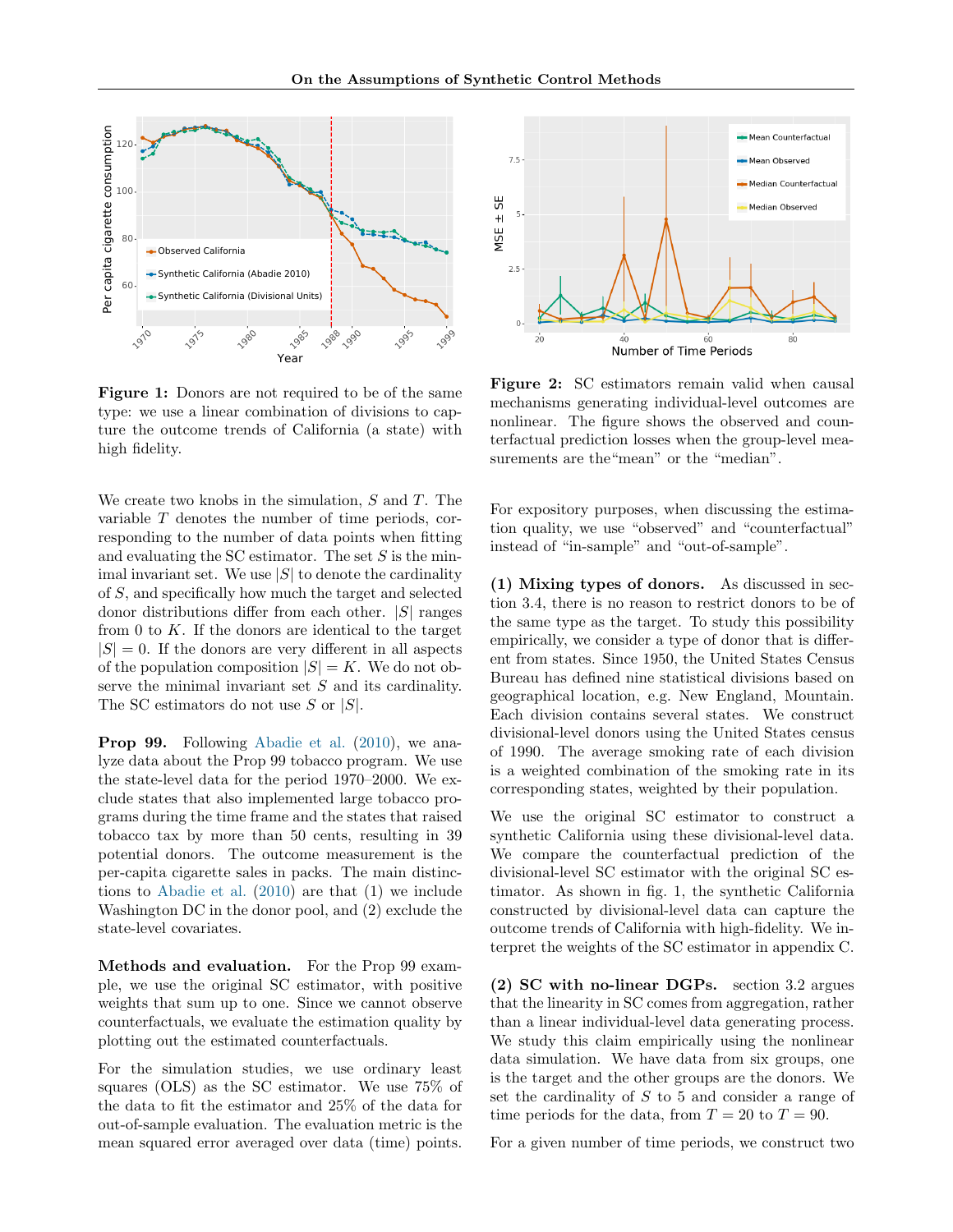<span id="page-8-1"></span>

Figure 3: The more different the donors are, the worse the SC counterfactual estimates become. The red dotted line denotes the number of donors used for constructing the synthetic controls.

panel datasets. One contains the average outcomes of individuals in groups. The other includes the median outcomes of individuals in groups. Note that the "mean" is linear, but the "median" is nonlinear.

We apply the SC estimator to both panel datasets and evaluate the predictive performance on the observed and counterfactual data. As shown in [fig. 2,](#page-7-1) when the individual-level DGP is nonlinear, the SC estimator can still produce valid counterfactual estimates for the average outcomes. Of course, linearity does not come for free. SC estimates are valid in this example because the "mean" is a linear function, and the cardinality of the set  $S$  is not greater than the number of available donors. In contrast, when the measurement is the "median", the SC estimator fails at predicting the counterfactual, because the median is a nonlinear function. Thus, we cannot expect a linear relationship between the median of the target group and the median of the donor groups.

(3) The minimal invariant set  $S$  is critical to causal identification. As discussed in [section 3.3,](#page-4-0) the minimal invariant set  $S$  and whether [eq. 5](#page-3-6) holds are properties of the target and the donors. If we choose donors that are drastically different from the target, the SC weights learned with the observed data may not generalize to the counterfactual data. We use nonlinear simulations to study the relationship between the donor choice and the quality of the counterfactual estimates. We fix the number of the donors to 5, the number of time periods to 20, and increase the cardinality of  $S$  from 2 to 11.

As shown in [Figure 3,](#page-8-1) once the cardinality of S surpasses the number of available donors, the counterfactual estimation error increases significantly. Importantly, it is increasing at a significantly faster rate than the observed error. We cannot determine whether the SC estimator can produce valid counterfactual estimates from the observed dataset alone.

<span id="page-8-2"></span>Table 2: Using suitable covariates improves the estimation quality, whereas unsuitable covariates hurt the estimation quality. The table reports the mean squared error and standard error over 100 simulations.

| $MSE + SE$            |               | Observed Counterfactual |
|-----------------------|---------------|-------------------------|
| Outcome Only          | $.07 \pm .03$ | $.14 \pm .05$           |
| Suitable Covariates   | $.06 \pm .02$ | $.13 \pm .05$           |
| Unsuitable Covariates | $.06 \pm .02$ | $.24 \pm .13$           |

(4) Auxiliary Covariates. Finally, we study what happens to the counterfactual estimates when we include auxiliary covariates. Using the simulations, we construct 10 suitable auxiliary covariates and 10 unsuitable auxiliary covariates. The suitable covariates are the averages of the sine transformation of individual-level outcomes. The unsuitable covariates are averages of the individual-level covariates. We fix the number of the donors to 5, the cardinality of the minimal invariant set to 5, and the number of time periods to 15. We examine the observed and counterfactual estimation quality when including suitable covariates and including unsuitable covariates. As shown in [table 2,](#page-8-2) incorporating suitable covariates may improve the counterfactual estimation, whereas including unsuitable covariates hurts the counterfactual estimation. Notably, we may not infer whether an auxiliary covariate is suitable by looking only at the SC estimator's fit to the observed data.

## <span id="page-8-0"></span>6 Discussion & Future Work

In this paper, we develop a fined-grained model for synthetic controls. Using the tobacco example, we show that the "linearity" in SC comes from aggregation. We further establish sufficient conditions for the non-parametric identification of the causal estimand and discuss several practical implications.

While this paper points to new ways of applying SC methods, the validity rests on the strong assumptions that an analyst must carefully consider. For future work, we plan to establish uncertainty quantification methods that are compatible with the fine-grained model. We also plan to develop sensitivity analyses that show how violations of the assumptions change the estimated effects.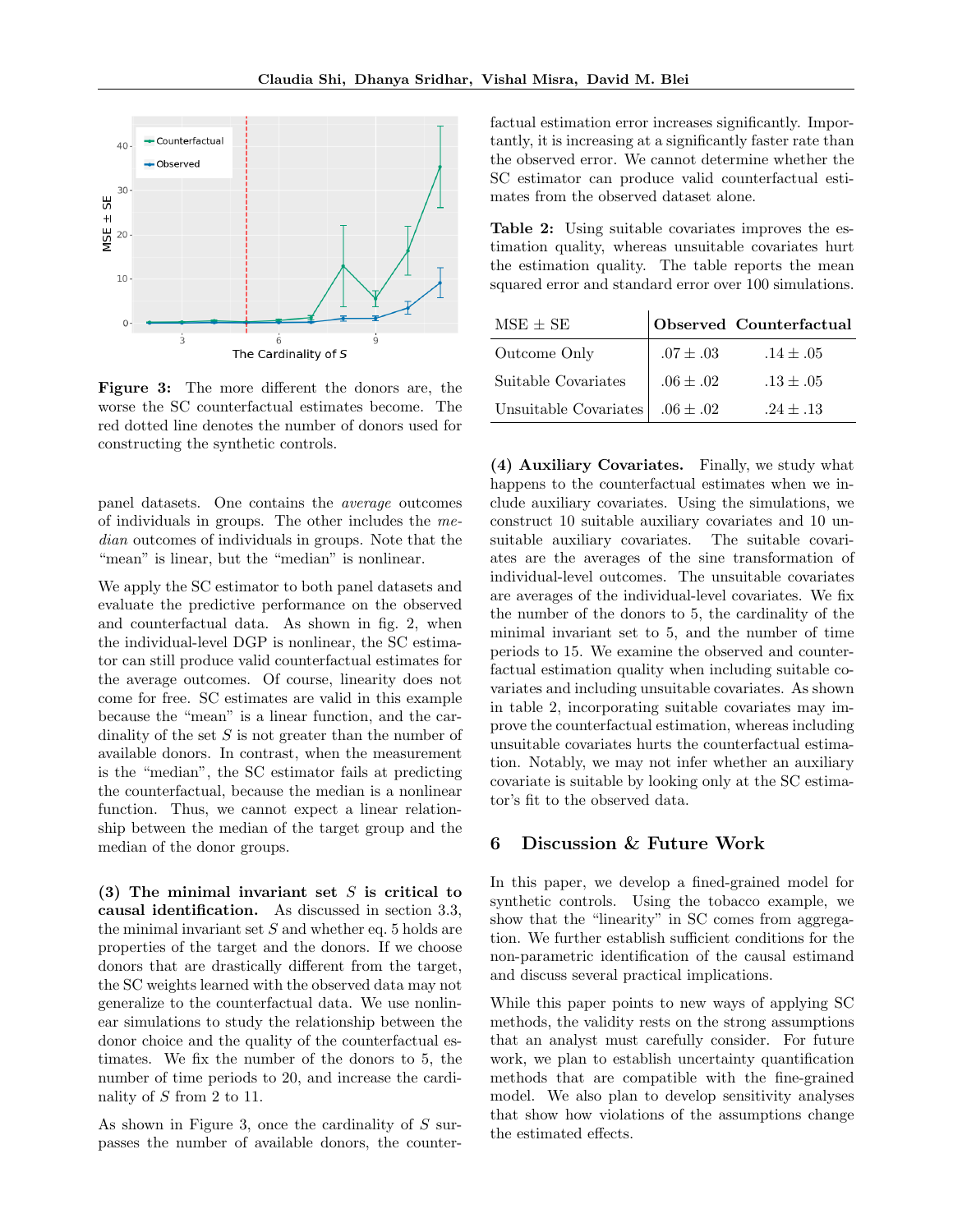### Acknowledgement

We are thankful to Ryan Carey, Gemma Moran, Mingzhang Yin, Victor Veitch, Sergio Mejia and anonymous reviewers for helpful comments and discussions. This work is funded by NSF IIS 2127869, ONR N00014-17-1-2131, ONR N00014-15-1-2209, Simons Foundation, Sloan Foundation, and Novartis.

## References

- <span id="page-9-19"></span>Abadie, A. (2019). Using synthetic controls: Feasibility, data requirements, and methodological aspects. Journal of Economic Literature.
- <span id="page-9-1"></span>Abadie, A., Diamond, A., and Hainmueller, J. (2010). Synthetic control methods for comparative case studies: Estimating the effect of california's tobacco control program. Journal of the American statistical Association, 105(490):493–505.
- <span id="page-9-8"></span>Abadie, A., Diamond, A., and Hainmueller, J. (2015). Comparative politics and the synthetic control method. American Journal of Political Science, 59(2):495–510.
- <span id="page-9-0"></span>Abadie, A. and Gardeazabal, J. (2003). The economic costs of conflict: A case study of the basque country. American economic review, 93(1):113–132.
- <span id="page-9-7"></span>Abadie, A. and Imbens, G. W. (2011). Bias-corrected matching estimators for average treatment effects. Journal of Business & Economic Statistics, 29(1):1– 11.
- <span id="page-9-12"></span>Abadie, A. and L'hour, J. (2019). A penalized synthetic control estimator for disaggregated data. Preliminary and incomplete.
- <span id="page-9-15"></span>Agarwal, A., Alomar, A., Cosson, R., Shah, D., and Shen, D. (2020). Synthetic interventions. arXiv:2006.07691.
- <span id="page-9-13"></span>Amjad, M., Misra, V., Shah, D., and Shen, D. (2019). mrsc: Multi-dimensional robust synthetic control. Proceedings of the ACM on Measurement and Analysis of Computing Systems, 3(2):1–27.
- <span id="page-9-10"></span>Amjad, M., Shah, D., and Shen, D. (2018). Robust synthetic control. The Journal of Machine Learning Research, 19(1):802–852.
- <span id="page-9-14"></span>Arkhangelsky, D., Athey, S., Hirshberg, D. A., Imbens, G. W., and Wager, S. (2019). Synthetic difference in differences. Technical report, National Bureau of Economic Research.
- <span id="page-9-16"></span>Athey, S., Bayati, M., Doudchenko, N., Imbens, G., and Khosravi, K. (2021). Matrix completion methods for causal panel data models. Journal of the American Statistical Association, pages 1–41.
- <span id="page-9-5"></span>Bai, J. (2009). Panel data models with interactive fixed effects. Econometrica, 77(4):1229–1279.
- <span id="page-9-21"></span>Bareinboim, E. and Pearl, J. (2014). Transportability from multiple environments with limited experiments: Completeness results. In Advances in neural information processing systems.
- <span id="page-9-11"></span>Ben-Michael, E., Feller, A., and Rothstein, J. (2018). The augmented synthetic control method. arXiv:1811.04170.
- <span id="page-9-4"></span>Bifulco, R., Rubenstein, R., and Sohn, H. (2017). Using synthetic controls to evaluate the effect of unique interventions: The case of say yes to education. Evaluation review, 41(6):593–619.
- <span id="page-9-2"></span>Bohn, S., Lofstrom, M., and Raphael, S. (2014). Did the 2007 legal arizona workers act reduce the state's unauthorized immigrant population? Review of Economics and Statistics, 96(2):258–269.
- <span id="page-9-26"></span>Botosaru, I. and Ferman, B. (2019). On the role of covariates in the synthetic control method. The Econometrics Journal, 22(2):117–130.
- <span id="page-9-20"></span>Bottmer, L., Imbens, G., Spiess, J., and Warnick, M. (2021). A design-based perspective on synthetic control methods. arXiv:2101.09398.
- <span id="page-9-22"></span>Bühlmann, P. (2018). Invariance, causality and robustness. arXiv:1812.08233.
- <span id="page-9-18"></span>Chernozhukov, V., Wüthrich, K., and Zhu, Y. (2021). An exact and robust conformal inference method for counterfactual and synthetic controls. Journal of the American Statistical Association, pages 1–44.
- <span id="page-9-3"></span>Cunningham, S. and Shah, M. (2018). Decriminalizing indoor prostitution: Implications for sexual violence and public health. The Review of Economic Studies, 85(3):1683–1715.
- <span id="page-9-9"></span>Doudchenko, N. and Imbens, G. W. (2016). Balancing, regression, difference-in-differences and synthetic control methods: A synthesis. Technical report, National Bureau of Economic Research.
- <span id="page-9-17"></span>Ferman, B. and Pinto, C. (2017). Placebo tests for synthetic controls.
- <span id="page-9-24"></span>Hernán, M. A. and Robins, J. M. (2010). Causal inference.
- <span id="page-9-6"></span>Imbens, G., Kallus, N., and Mao, X. (2021). Controlling for unmeasured confounding in panel data using minimal bridge functions: From two-way fixed effects to factor models. arXiv:2108.03849.
- <span id="page-9-25"></span>Imbens, G. W. (2004). Nonparametric estimation of average treatment effects under exogeneity: A review. Review of Economics and statistics, 86(1):4– 29.
- <span id="page-9-23"></span>Lei, L. and Candès, E. J. (2020). Conformal inference of counterfactuals and individual treatment effects. arXiv:2006.06138.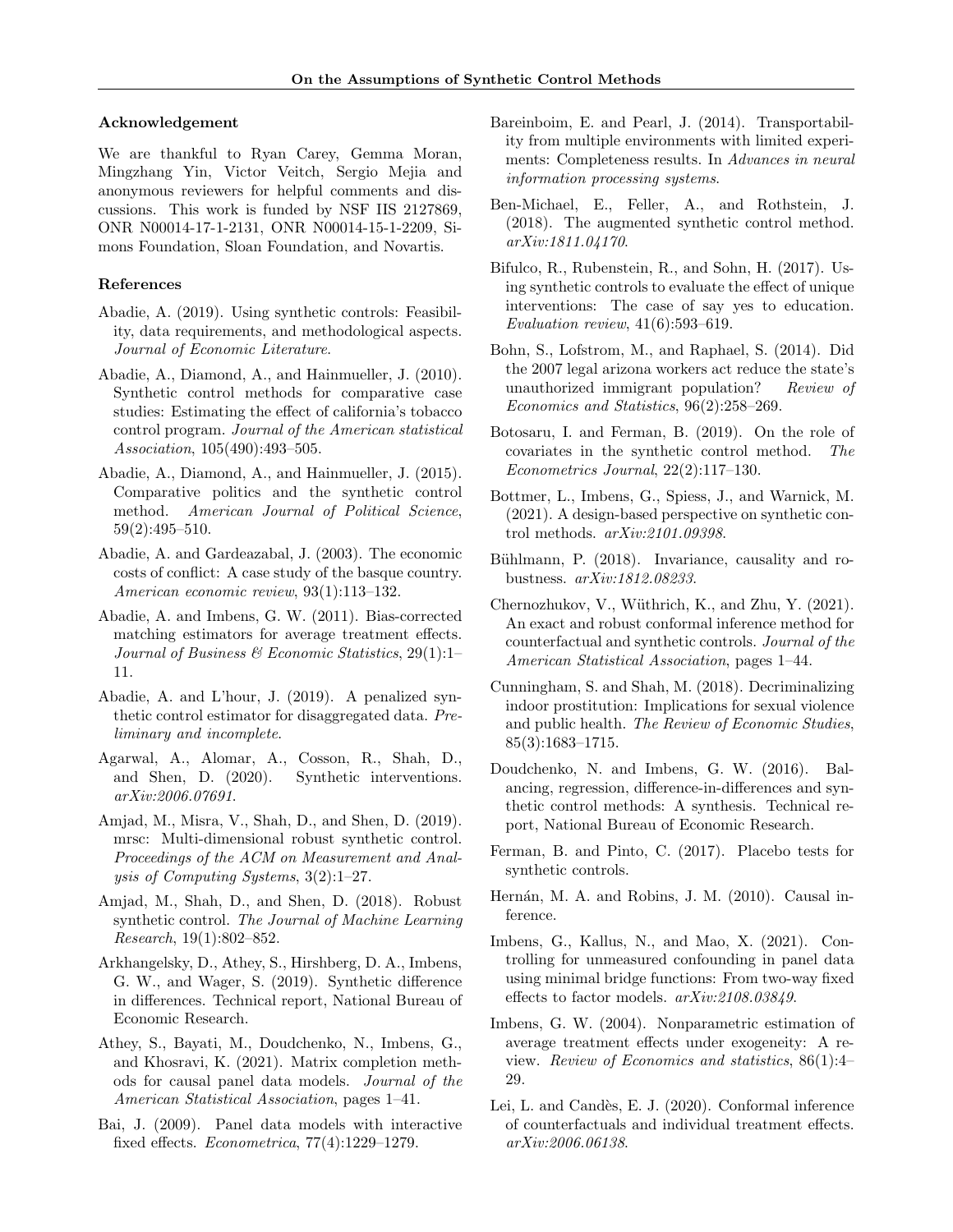- <span id="page-10-2"></span>Li, K. T. (2020). Statistical inference for average treatment effects estimated by synthetic control methods. Journal of the American Statistical Association, 115(532):2068–2083.
- <span id="page-10-6"></span>Miao, W., Geng, Z., and Tchetgen Tchetgen, E. J. (2018). Identifying causal effects with proxy variables of an unmeasured confounder. Biometrika.
- <span id="page-10-4"></span>O'Neill, S., Kreif, N., Grieve, R., Sutton, M., and Sekhon, J. S. (2016). Estimating causal effects: considering three alternatives to differencein-differences estimation. Health Services and Outcomes Research Methodology, 16(1):1–21.
- <span id="page-10-16"></span>Pearl, J. (2000). *Causality: models, reasoning and in*ference. Springer.
- <span id="page-10-8"></span>Peters, J., Bühlmann, P., and Meinshausen, N. (2016). Causal inference by using invariant prediction: identification and confidence intervals. Journal of the Royal Statistical Society: Series B (Statistical Methodology).
- <span id="page-10-10"></span>Peters, J., Janzing, D., and Schölkopf, B. (2017). Elements of causal inference: foundations and learning algorithms. The MIT Press.
- <span id="page-10-15"></span>Robbins, M. W., Saunders, J., and Kilmer, B. (2017). A framework for synthetic control methods with high-dimensional, micro-level data: evaluating a neighborhood-specific crime intervention. Journal of the American Statistical Association, 112(517):109– 126.
- <span id="page-10-14"></span>Rosenbaum, P. R. and Rubin, D. B. (1983). The central role of the propensity score in observational studies for causal effects. Biometrika.
- <span id="page-10-12"></span>Rubin, D. B. (1974). Estimating causal effects of treatments in randomized and nonrandomized studies. Journal of educational Psychology, 66(5):688.
- <span id="page-10-13"></span>Rubin, D. B. (1980). Randomization analysis of experimental data: The fisher randomization test comment. Journal of the American Statistical Association, 75(371):591–593.
- <span id="page-10-7"></span>Schölkopf, B., Janzing, D., Peters, J., Sgouritsa, E., Zhang, K., and Mooij, J. (2012). On causal and anticausal learning. arXiv:1206.6471.
- <span id="page-10-9"></span>Schölkopf, B., Locatello, F., Bauer, S., Ke, N. R., Kalchbrenner, N., Goyal, A., and Bengio, Y. (2021). Toward causal representation learning. Proceedings of the IEEE.
- <span id="page-10-3"></span>Shaikh, A. and Toulis, P. (2019). Randomization tests in observational studies with staggered adoption of treatment. University of Chicago, Becker Friedman Institute for Economics Working Paper, (2019-144).
- <span id="page-10-5"></span>Shi, X., Miao, W., Hu, M., and Tchetgen, E. T. (2021). On proximal causal inference with synthetic controls. arXiv:2108.13935.
- <span id="page-10-11"></span>Splawa-Neyman, J., Dabrowska, D. M., and Speed, T. (1990(1923)). On the application of probability theory to agricultural experiments. essay on principles. section 9. Statistical Science, pages  $465-472$ .
- <span id="page-10-1"></span>Wong, L. (2015). Synthetic control estimation with individual-level data. In Three Essays in Causal Inference. Stanford University.
- <span id="page-10-0"></span>Xu, Y. (2017). Generalized synthetic control method: Causal inference with interactive fixed effects models. Political Analysis, 25(1):57–76.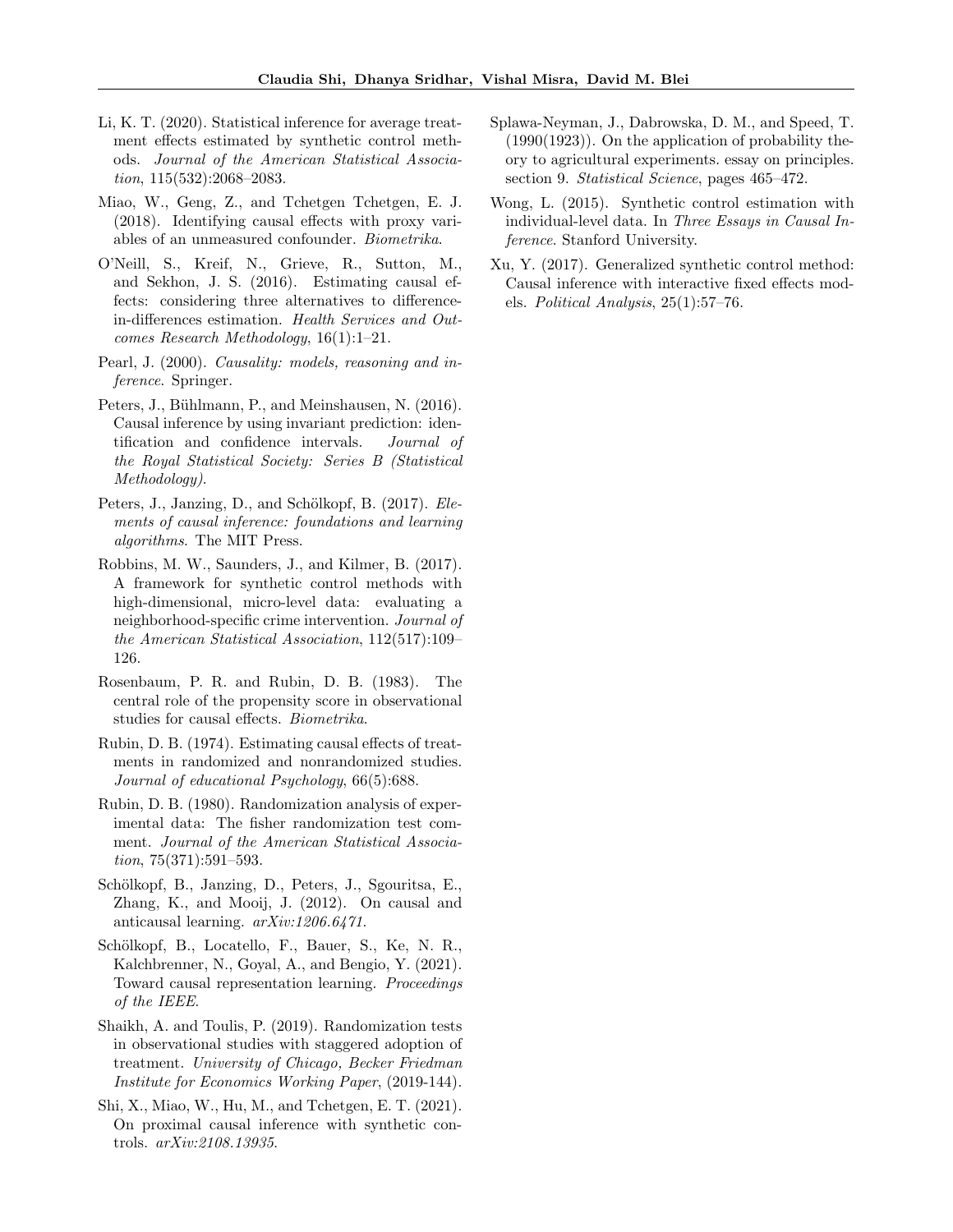# Supplementary Material: On the Assumptions of Synthetic Control Methods

## <span id="page-11-0"></span>A Proof For Thm 1

Theorem [1.](#page-5-1) Assume the target and the selected donors are stable during the periods of investigation (A2), the donors are sufficiently similar to each other (A3), and there is overlap between the target and the donors  $(A_4)$ . Then there exists a set of weights  $\{\beta_d\}_{d\in D}$ , such that across all time periods, the target's counterfactual can be written as a weighted combination of the donors' outcomes,

$$
\mathbb{E}\left[Y_{1t}(0)\right] = \sum_{d \in D} \beta_d \mathbb{E}\left[Y_{dt}(0)\right] \quad \forall t \le T. \tag{16}
$$

*Proof.* We first show that for a fixed time point t, there exist a set of weights such that the target can be written as a weighted combination of the donors. We then show that there exists a set of weights that is invariant across time periods.

Fixing a time point t, we can write out [eq. 11,](#page-4-4)  $\mathbb{E}[Y_{jt}(0)] = \sum_{s} \mathbb{E}_t Y(0) | S = s P_j (S = s)$ , for the target  $j = 1$ and the selected donors D. Conceptually, we can think of the set expanded expectations as a system of linear equations, where the conditional expectations are the unknowns, and the probabilities are the scalars. A4 says that the unknowns in the target equation are also in at least one of the donor equations. A3 says that there are at least as many independent equations as the number of unknowns. Combining A3 & A4, we can "solve" the unknowns. Consequentially, we can write the target as a weighted combination of the donors, where the weights are functions of the probabilities.

A2 implies the probabilities are the same across time periods. Since the weights are functions of the probabilities, and the probabilities are invariant across time periods, the weights are also invariant across time periods.  $\Box$ 

## <span id="page-11-1"></span>B Simulation Details.

We discuss the details of the simulation studies. Recall, the individual-level covariates take  $K = 12$  values. There are 6 groups. Each group has a different composition of individuals, denoted by  $P_j$ . The sparsity of the probabilities is determined by the cardinality of the minimal invariant set S.

Group-level parameters

$$
\alpha_{sk} \sim Bin(1, 1 - \frac{|S|}{K})
$$

$$
\alpha_s = (\alpha_{s1}, ..., \alpha_{sk})
$$

$$
P_j \sim Dir(K, \alpha_s)
$$

Individual-level data

$$
X_{ijt} \sim Cat(K, \boldsymbol{P}_j)
$$
  
\n
$$
Y_{ijt} = f^t(X_{ijt}) + N(0, 1)
$$
  
\n
$$
\mu_{jt} = \frac{1}{N_j} \sum Y_{ijt}
$$

Individual-level outcomes are derived from a set of non-linear and time-varying functions. The exact functions are in the supplementary material. The individual-level covariates take  $K = 12$  values. At each point t and for each group j, we sample  $N_j = 1000$  individuals. The group-level summaries,  $\mu_{jt}^{obs}$ , are the average outcomes of individuals in group  $j$  at time point  $t$ .